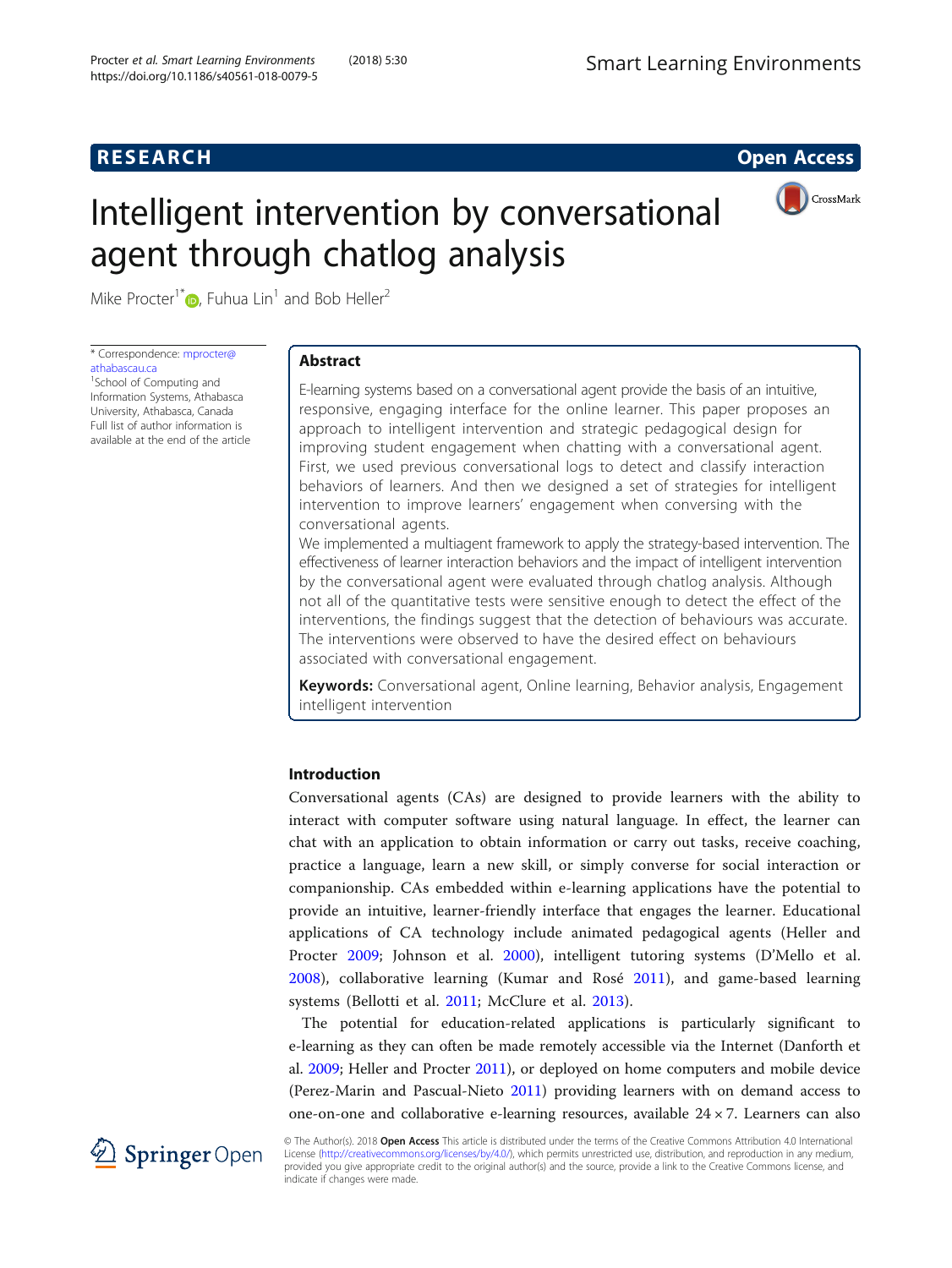interact with embodied CA's participating in 3D virtual worlds (Heller [2016\)](#page-13-0). An interesting role for CAs is to act the part of interviewee (Castellano et al. [2009](#page-13-0)). For example, for medical learners to practice their diagnostic skills against a virtual patient (Danforth et al. [2009](#page-13-0)).

In our previous research (Heller and Procter [2011](#page-14-0)), we developed a conversational agent for online learning psychology, Freudbot, to simulate a historical figure, Sigmund Freud. The underlying pedagogical design is based on the idea of using a series of narratives that can be delivered as a conversation. Learners converse with Freudbot, using text input, as if in the role of interviewing him. Freudbot is designed to respond in first person to questions and comments about Freud's life, family, theories, and colleagues. In all over 90 topics, broken into multiple narrative chunks, are programmed to be delivered to the learner following basic rules of conversation, such as greeting, turn-taking, and repairing misunderstandings. Thus, the learner can control the narrative in a natural way through the types of questions or comments they make while conversing with the CA. We believe that this involves a higher level of cognitive processing (Graesser et al. [2002;](#page-13-0) Yamashita et al. [2005\)](#page-14-0). For this study, discourse features associated with engagement were developed as an extension of previous work in social presence (Heller [2016](#page-13-0)). Engagement has been linked to social presence (Castellano et al. [2009](#page-13-0); Wise et al. [2004\)](#page-14-0).

The purpose of this research is to investigate ways to improve the interaction between learners and CA for e-learning through maintaining learner engagement. We first propose and develop a methodology for learner engagement detection by analyzing the conversational log with text-analysis techniques to evaluate the quality and nature of the conversation by the learner. Based on the identified conversational behaviors of the learners, intervention plans are derived and applied as conversational strategies for maintaining, increasing, or re-establishing learner engagement. To evaluate the effectiveness of the proposed methodology, we developed a new Freudbot and conducted an experiment using students in an online psychology course.

The remainder of the paper is organized as follows. Section 2 provides a review of the literature on engagement-aware conversational agents. Section 3 introduces the methods for classifying learner conversational behavior, behavior detection, and intervention strategies. Section 4 details the experimental settings and a statistical analysis of conversational log data, which are discussed in Section 5. Finally, Section 6 summarizes the conclusions of the research and describes directions for future research.

## Literature review

There are many issues associated with achieving this goal of improving the engagement of CAs. Several factors that can influence the perception of having a human-CA interaction that resembles that of a human-human one. Different approaches have been proposed to achieve these results. CAs can be embodied to give human-like characteristics and provide non-verbal cues through facial expressions and animated gestures (Cassell [2001](#page-13-0); Johnson et al. [2000](#page-14-0)). Speech recognition and generation provides a human mode of communication. Becker et al. [\(2007](#page-13-0))discuss modeling and expressing emotion and personality, while Kapoor and Picard [\(2005](#page-14-0)) focus on detecting learner emotion, and the ability to react appropriately to various affect states. Also important is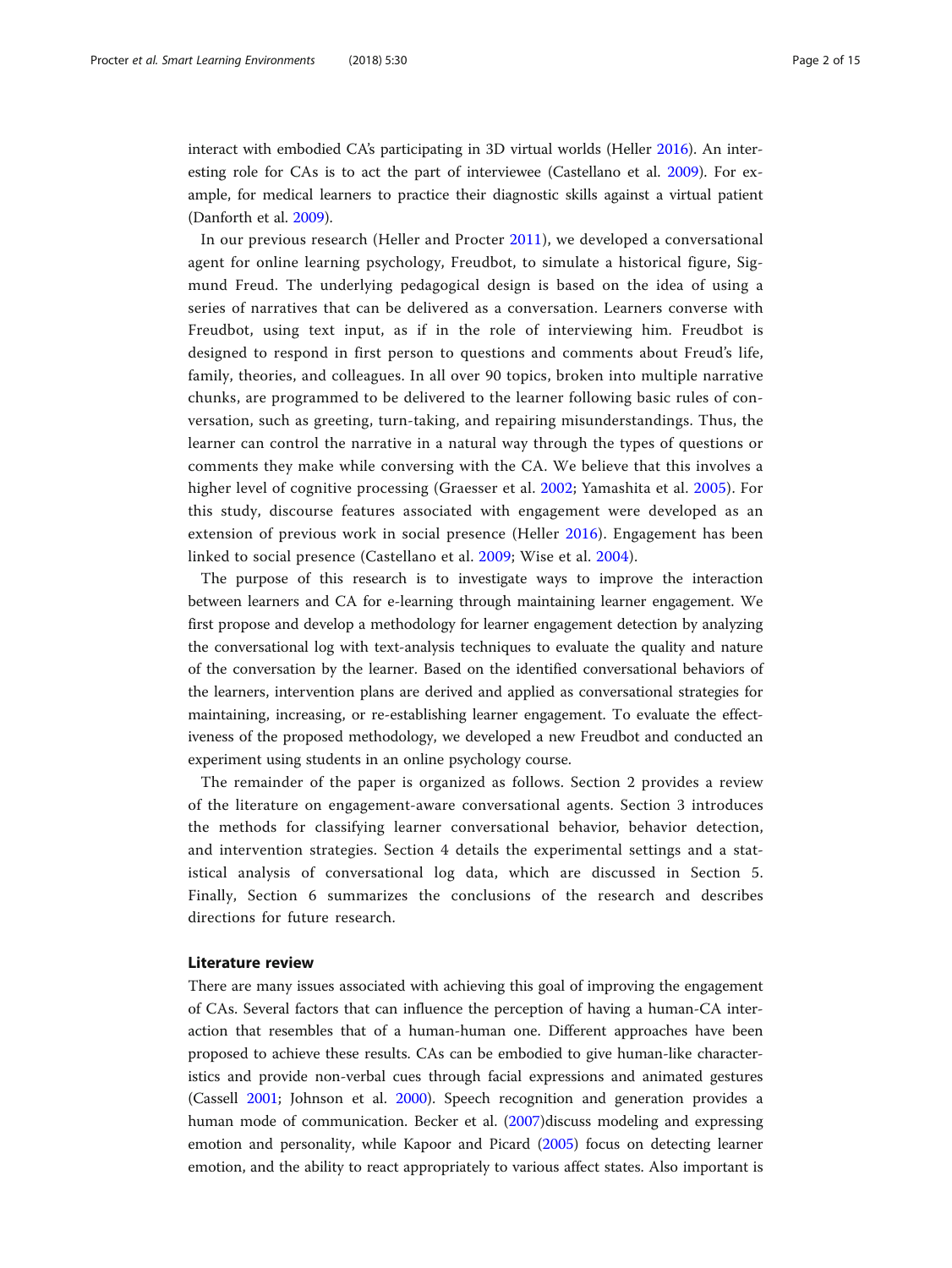the ability to recognize personality traits, and how they may affect the interaction (Mairesse et al. [2007](#page-14-0)).

Engagement-aware applications are able to detect the user's level of engagement and use this information to modify its actions or to change how the user interacts with the software. Detection or estimation of levels of learner engagement is fundamental to building engagement-aware application interfaces (Nakano and Ishii [2010](#page-14-0); Xu et al. [2013](#page-14-0)). Techniques for detecting and identifying learner engagement typically require some method of sensing various verbal and non-verbal behaviour cues (Szafir and Mutlu [2012](#page-14-0)) as well as contextual information (Castellano et al. [2009\)](#page-13-0). Eye-tracking headsets (Szafir and Mutlu [2012\)](#page-14-0) are a common method for evaluating where the learner's attention is focused. Electroencephalography (EEG) headsets that can measure brain activity associated with engagement are becoming more prevalent, though researchers continue to search for ways to collect this data in a non-intrusive way (Asteriadis et al. [2009](#page-13-0)), a requirement for making engagement-aware applications a practical reality. Stereo cameras can detect body positioning and movement as well as expressive gestures (Xu et al. [2013\)](#page-14-0).

Perhaps one of the least intrusive approaches to evaluating engagement is the analysis of conversation in dialogue based systems. A search of the literature found few references to this concept, despite the substantial amount of research associated with text-based affect detection. Wen et al. ([2014\)](#page-14-0) describe a technique for measuring cognitive engagement -- the degree to which one interprets or reflects upon a concept as opposed to simple description -- based on Turney's level of word abstraction dictionary (Turney et al. [2011](#page-14-0)) to distinguish between forum posts which are more descriptive and those that are more interpretive. The 2015 version of the Linguistic Inquiry and Word Count (LIWC) tool detects the number of words classified as 'analytical', which appears to be a similar measure as Wen's cognitive engagement, according to research reported in (Pennebaker et al. [2014](#page-14-0)). Our research attempts to break some new ground by proposing methods for detecting learner engagement based on their contribution to the conversation. This is done by using both a real-time analysis and an offline examination of the conversational record of learners.

As expected, the way in which learner engagement data is used is dependent on the application domain, the goals of the system, and role that learner engagement plays in the success of the interaction. Engagement information can drive strategies for persuading learners by advice giving applications (Novielli [2010](#page-14-0)), select appropriate strategies for reengaging inattentive learners (Szafir and Mutlu [2012](#page-14-0)), or simply make an embedded agent be perceived as more human-like (Castellano et al. [2009](#page-13-0); Xu et al. [2013](#page-14-0)). Veletsianos and Russell ([2013\)](#page-14-0) feel that social discourse plays are important to the effectiveness of pedagogical agents. "The focus on task-oriented agents in the literature is in contrast to the vision of participatory, learner-centered, and community-oriented learning experiences" (Veletsianos and Russell [2013\)](#page-14-0). For the purpose of this study we define engagement in terms of "conversational engagement" - our own term - which is the level to which the student is acting as a participant in the act of conversing with the CA. We provide examples of different levels of participation. This is the basis for applying the interventions.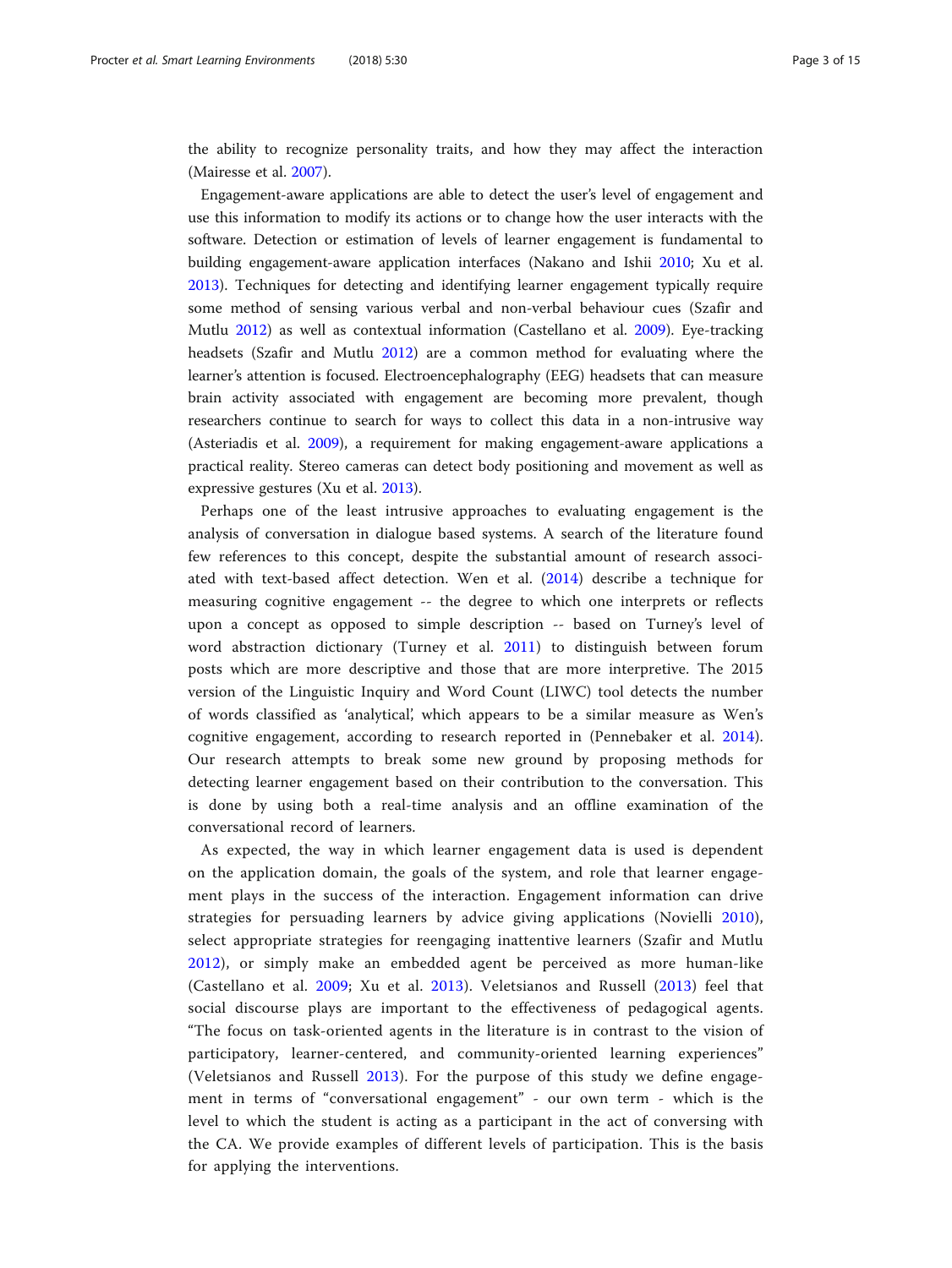#### The proposed approach

To enable a CA for e-Learning to adapt to information sources about the learner and to recover learner engagement, we first explore how to evaluate whether the learner is engaged in the conversational when interacting with a CA. An easily accessed information source is the conversational record, referred to as the "chat log", of the learner's interaction with the CA.

## Classifying learner conversational Behaviours Classifying learner input and CA responses

Two approaches to evaluating the conversation were investigated. The first involved creating a machine learning classifier that was trained on past conversational logs with the ITS, annotated with ratings for conversational quality and appropriateness of the user responses. The conversational logs from a previous study (Heller and Procter [2009](#page-14-0)) provided data from 10 min conversations by 90 participants chatting with the historical Figure CA, Freudbot. For Procter, Lin, & Heller [\(2016](#page-14-0)), we developed a *coding* scheme to classify the *learner input* and the CA responses in the conversational logs, and identified the following two key features for the learner input that are associated with level of learner engagement:

(1) Response Appropriateness: answering questions, responding to requests, addressing the topic under discussion, or changing to another domain related topic.

(2) Conversational quality: playing the role of conversant: using full sentences or phrases, not lone keywords, gibberish or random characters, and non-repetitive utterances.

Each student response was manually coded for the quality of conversation with values from 1 to 3. Response 1 represents what one would expect during a conversation, while 3 would be considered strange and inconsistent in a conversations. Response 2 was assigned if the coder was unsure. Each input was also rated for appropriateness on a scale from 1 to 4 based on how the student response compared to the ITS response. While initial performance figures are encouraging, this approach is still in the process of being developed. In particular, it was determined that more training data is required for the examples of poorer ratings.

#### Three patterns of learner behaviors

For the second approach we manually generated algorithms to categorize student input by identifying conversational behavioral patterns. This method has been shown to be reasonably robust. Identifying problematic conversational behaviors allows for a targeted form of intervention which attempts to repair or improve the conversation. This paper will focus on the second approach. We examined the logs of past studies using Freudbot (Heller, Procter, & Rose, [2016;](#page-14-0) Heller and Procter [2009\)](#page-14-0) and identified three recurring patterns of learner behaviour:

Tryer: The learner attempts to ask questions exactly as one would hope they would, using full sentences (or close) on topics related to Freud. They continue to do this despite little or no success in getting Freud-related information from the CA. This trying behaviour is characterized by relatively long sentences, high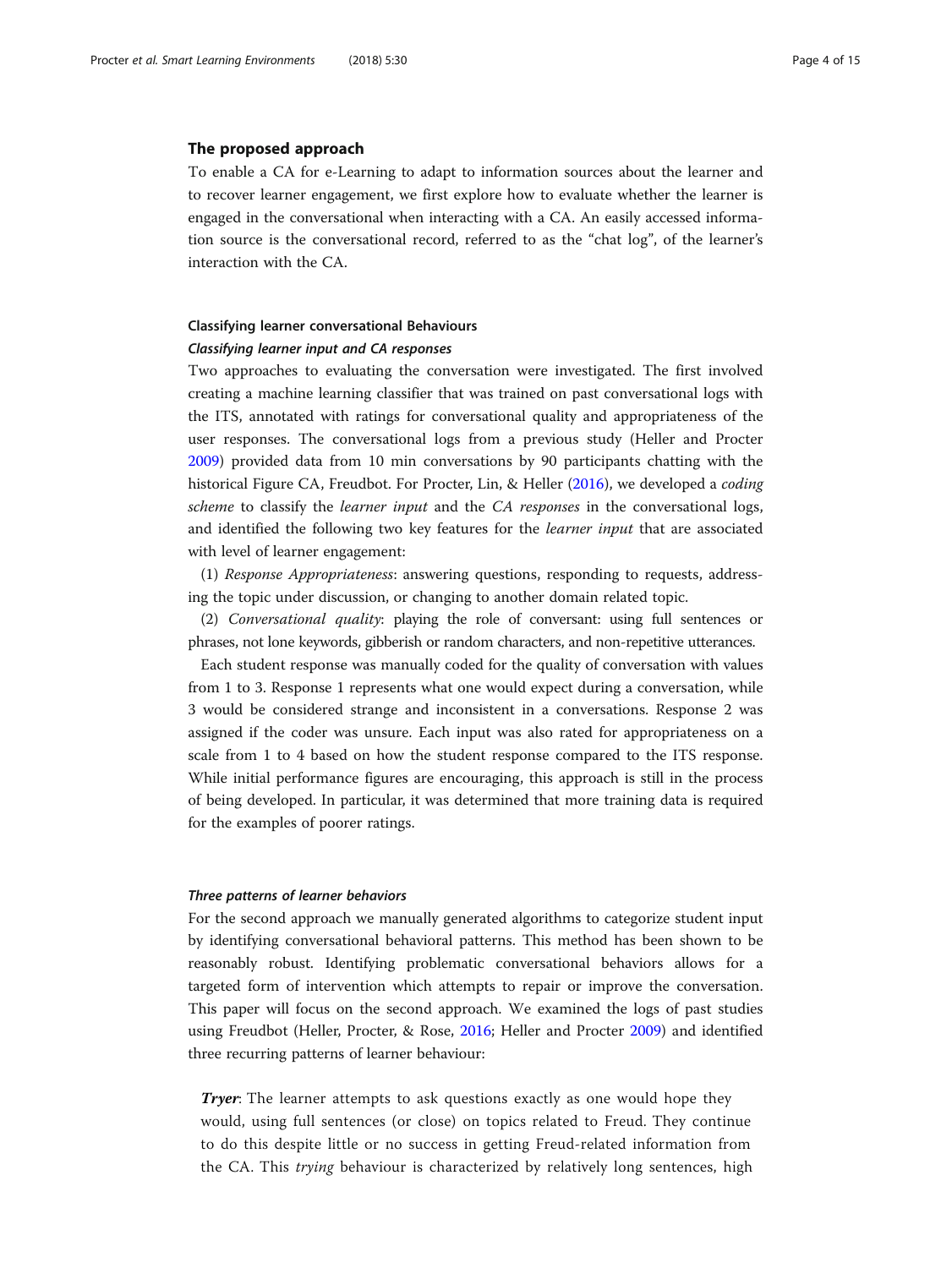number of no-match cases per inputs and possibly input words with high abstractness value, a measure of cognitive engagement (Wen et al. [2014](#page-14-0)).

Keyworder: The learner answers questions or responds to bot output with single words or phrases associated with Freud or psychoanalysis, e. g. "ego", "psychoanalysis", "anxiety". Typically jumping from one topic to the next. This keywording behaviour could be detected by short inputs, non-repetition, low number of no-match cases per inputs, and possibly low abstractness value of input words.

**Morer:** The learner discovers a word that leads to advancement through the narrative and repeats that word. For example, just keeps saying "ok". Moreing behaviour could be detected by recognizing backchannel type words and phrases ("more","ok","I see"), and frequent consecutive repetition of those words.

## Behavior detection

Learners may exhibit more than one of these behaviours. They may start off trying and eventually give up and start *moreing*. Or they might just stick with one strategy, like keywording and never experience a proper conversation. Often, these behaviours come about because of poor performance on the part of the CA, and the learner attempting to find a strategy that results in useful information being returned. Again, special functions have been programmed to identify certain learner dialogue acts, such as backchannel comments, which are used in conversation to indicate that one is following along and encouraging the other conversational partner to continue (e.g. "Okay", "I see", "uh huh"). Freudbot is programmed to recognize these phrases and continue the narrative associated with the current topic. The agent keeps a history of the use of these words and determines if consecutive repeated use of the same term has been used. In a similar way, Freudbot checks whether the learner is a tryer, indicated by longer sentences, suggesting complex questions or comments, followed by repair statements from the CA indicating it does not understand the learner input. The poor performance of the CA is an important aspect because an intervention is not required if the CA is successfully responding to the learner input with appropriate educational content. Again, if occurrences of this situation exceed a threshold, the associated data is published by a data source agent and received by a model agent. Another algorithm is used to detect potential keyworder behaviour. In each case, if the behaviour is detected enough times to exceed predetermined thresholds, the appropriate learner label – *tryer, morer,* or *keyworder* – is applied and this determination is published to the information stream, for the learner model agent to collect, possibly integrate with other data, such as the conversation quality, and determine if it should be passed on to the agent responsible for initiating interventions.

To tune and select the best parameters for the conversational behaviour detection algorithms we manually rated 26 conversations (613 turn pairs) from the chat logs of a previous experiment (Heller and Procter [2009\)](#page-14-0) Each conversation was assigned a rating for each of the three types of behaviour: trying, keywording, and moreing. False positives were judged to have a negative effect since they are likely to trigger inappropriate interventions. This can be confusing to the learner, and undermine the perception of intelligence that plays a large part in engaging the learner. Results from comparing the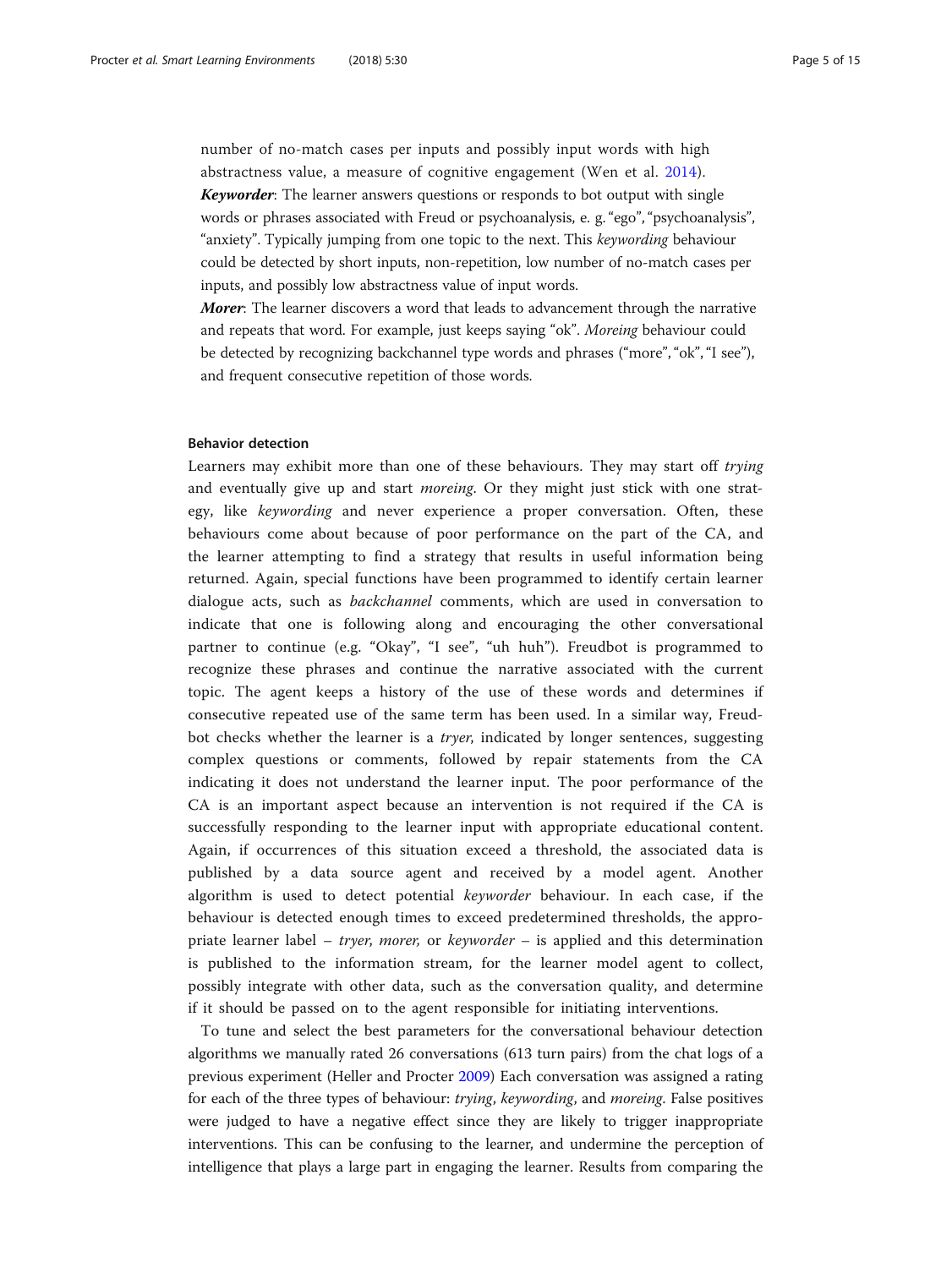manual and automated ratings were used to find the best balance between catching the behaviour and not accidently triggering a false intervention.

To measure the accuracy of the algorithms, chat logs from the current study (see Section 4) were manually coded to identify the three behaviors. The human coder read the entire log for a participant and assigned any behaviors observed, and a confidence rating from 1 (low) to 3 (high) for each behavior.

The agent's behavior assignments were compared against those of the human coder. Observations with low confidence ratings were ignored. As anticipated, the algorithms minimized false positives at the expense of false negatives, resulting in relatively high values for precision and relatively low values for recall (Table 1). Accuracy ratings are included but because there was a significant class imbalance for each of the behaviors it is potentially misleading as a performance measure. (Of 56 participants, manual coding found 48 tryers, 8 keyworders, and 21 morers.) F-scores, the harmonic mean of precision and recall, provide an indication of whether the balance of the two is reasonable. The F0.5 score is considered more appropriate because it weights recall lower than precision (by attenuating the influence of false negatives) which is consistent with the design objective of avoiding false positives ahead of reducing false negatives.

### Interventions

We don't measure level of engagement, but instead detect behaviours associated with poor (e.g. keywording, moreing), and good (e.g. trying) conversational engagement. In Procter, Lin & Heller ([2016](#page-14-0)) we describe how the behaviour detection algorithms were implemented as software agents which parse and analyze the conversation in real-time to evaluate the learner's conversational behaviour. The detection of any of the three conversational behaviours triggers an appropriate conversational intervention. The CA Representation (CA-REP) agent is responsible for monitoring events from the detection agents, and can direct the CA to inject an intervention into the conversation. We refer to this agent as the Intervention agent in this paper. The interventions support the pedagogical design described in Section 1 by encouraging the learner to make full use of the interactive narrative and conversational interface when it is determined that the student is not conversing or not exploring the narrative. The three behaviours and associated interventions are described briefly in Table [2](#page-6-0).

The problem, simply put, is that the learner is either not managing to get to the CA content, as in the case of the *tryer*, or is not doing so through a conversational approach (*morer* and *keyworder*). The first type of problem is serious, the second is not optimal because the learner doesn't make use of the conversational capabilities of the CA. Although morer behaviour does expose significant Freud content, it is not much different than reading a book. Keywording is like using a search engine. Both cases leave little motivation for the learner to interact again. Both cases would likely result in a poor rating of the CA.

|           | Accuracy | Precision | Recall | ۳,    | $r_{0.5}$ |  |  |
|-----------|----------|-----------|--------|-------|-----------|--|--|
| Tryer     | 0.702    | 0.919     | 0.708  | 0.800 | 0.867     |  |  |
| Keyworder | 0.912    | 0.714     | 0.625  | 0.667 | 0.694     |  |  |
| Morer     | 0.807    | 1.000     | 0.421  | 0.593 | 0.784     |  |  |

|  |  |  | <b>Table 1</b> Algorithm performance |
|--|--|--|--------------------------------------|
|--|--|--|--------------------------------------|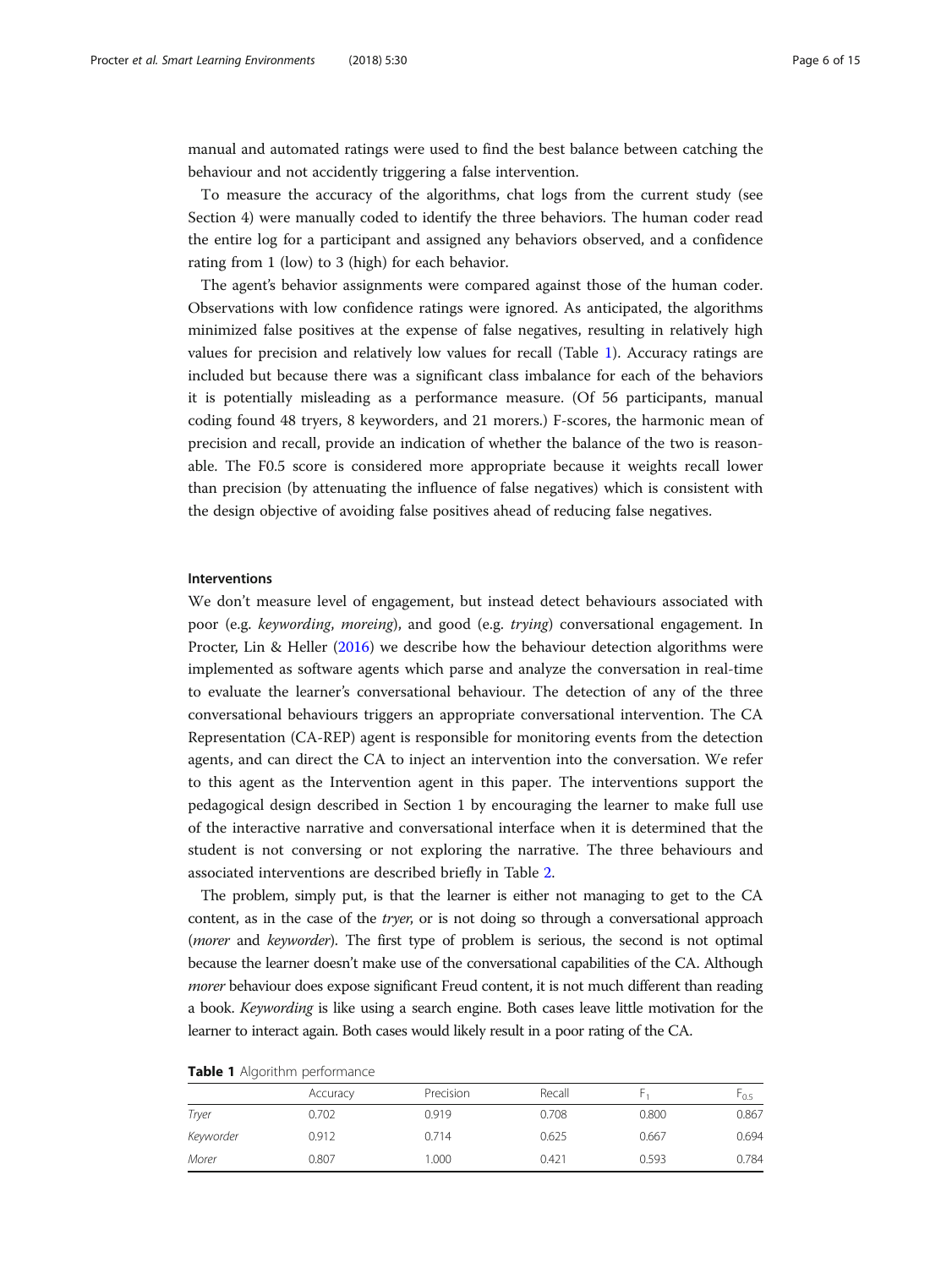<span id="page-6-0"></span>**Table 2** Behaviour types and interventions

| Behaviour | Description                                                                                  | Intervention Number / Description |                                                                                                                        |  |  |
|-----------|----------------------------------------------------------------------------------------------|-----------------------------------|------------------------------------------------------------------------------------------------------------------------|--|--|
| Tryer     | Attempts to use proper conversation but<br>CA does not match most input                      |                                   | CA apologizes and suggests topics based on<br>learner's area of interest (Freud's life or theories)                    |  |  |
| Keyworder | Does not attempt to converse. Enters<br>single words or short phrases                        |                                   | 2 Suggests conversational phrases to advance<br>further into topics ("Tell me more about")                             |  |  |
| Morer     | Advances through topics by repeating<br>the same "more" type word ("ok", "more",<br>"go on") | 3                                 | Reminds learner they can branch to other topics<br>("Tell me about") or come back to a topic ("Tell<br>me more about") |  |  |

If the learner can obtain content through a conversational approach, then there is no need to change anything. The learner is left in control of the conversation. If the system can recognize that the learner is having trouble obtaining content through a conversational approach, i.e. a tryer, the Intervention agent can address this by directing the CA to take some control of the conversation to introduce relevant topics. While this assumes some control from the learner, it is preferable to the learner having to resort to other behaviors to obtain useful information, such as just saying 'yes' (moreing), or using non-conversational input such as keywords.

In the case of trying behaviour, rather than stating "I don't understand" (or similar 'default' response), the CA 'recognizes' the problem and asks a question: "I don't seem to doing very well in trying to understand your comments and questions. If I can ask, are you more interested in my theories, or in my life?". The CA uses the learner's response to suggest an appropriate topic (theories, life/people, or both depending on stated preference). Additionally, future "no-match" responses will favor repair strategies that suggest topics related to the learner's interest, or ask leading questions related to the learner's interest. These are repair strategies that take away some of the control of the conversation from the learner, but are more likely to result in information being delivered.

In the case of keywording behaviour, the normal response from the CA will have the intervention appended to it ("I can't help noticing you have a somewhat abrupt conversational style. In any case, you can ask me to tell you more about a topic if you'd like to go into more depth."). The intention is to at least encourage the learner to use conversational directives to experience the narrative structure and appreciate the depth of the content, rather than just seeing the first section of each topic.

In the case of *moreing* behaviour, the process of triggering an intervention is the same as for keywording, i.e. the intervention is appended to a normal response. It informs the learner "You seem to be advancing the conversation by repeating the same word. This does allow you to cover a topic thoroughly, but remember that you can branch off to other topics ('Tell me about...') and come back to a topic ('Tell me more about…')." Again, the intention is to provide the learner with other ways to interact and encourage them to do so in a conversational way.

A secondary potential benefit of the interventions is to suggest that the CA has some level of awareness (of the learner's behaviour) and therefore promote a sense of social presence.

## Experimental design and analysis

For system evaluation, the main purpose of the study was to assess the two decision support mechanisms provided by the agent-based system, which modify the behaviour of the CA so it could respond appropriately to detected learner conversational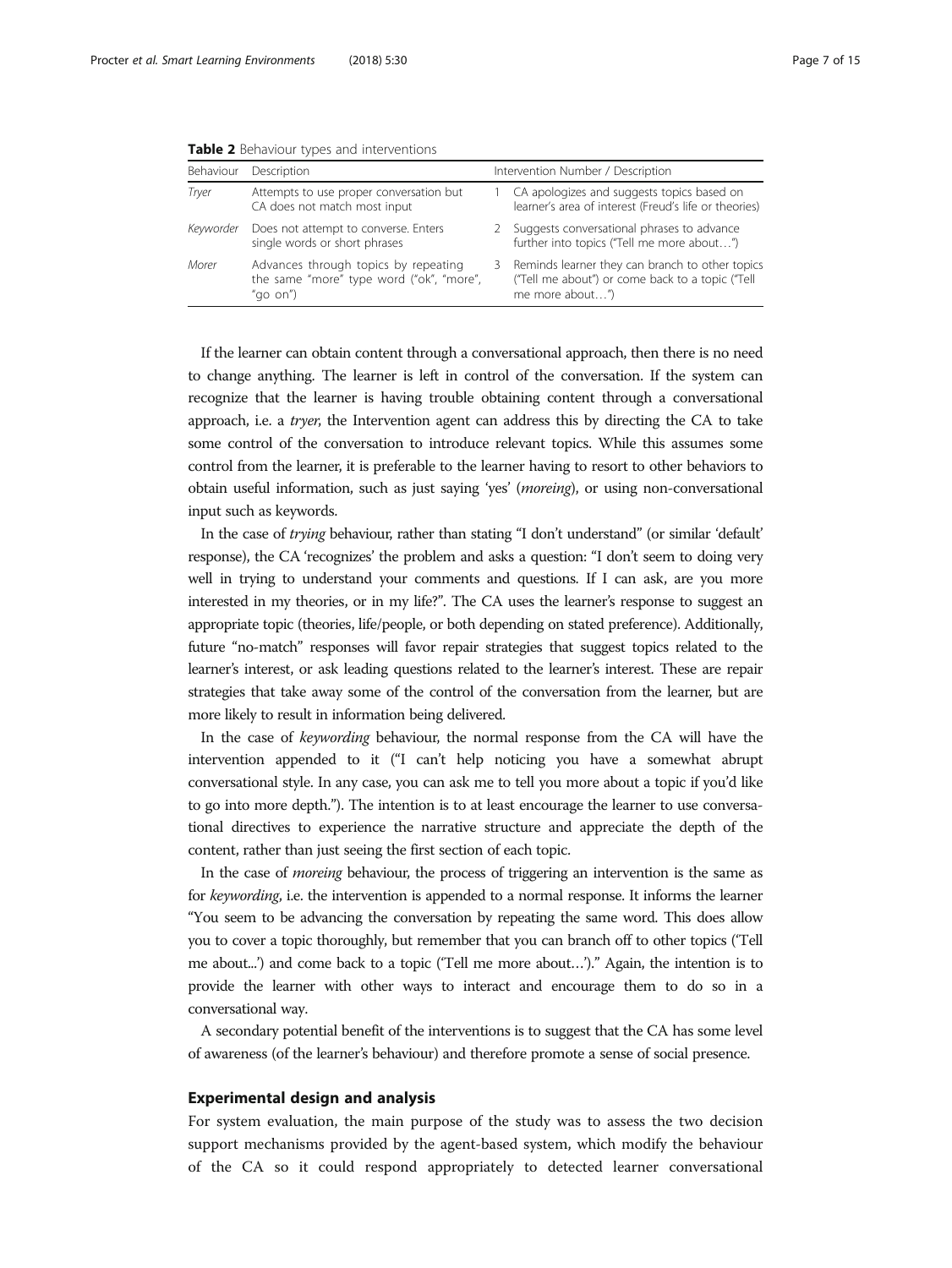behaviours. The first expected outcome was a measure of the actual and perceived effectiveness of the interventions which are triggered by the agent system to be carried out by the CA. A second important outcome was to measure the effect of no-match conditions, where the CA is unable to classify the learner input to produce a meaningful response, and the perceived appropriateness of the strategy recommended by the agent system for the CA to employ. The other important goal was to gain some insight into what factors are related to learners perceiving the system as useful for learning, and which factors may drive the motivation to use it again. The two sources of data for analysis are the conversational record, or chat logs, and the responses to survey questions.

To evaluate the proposed approach, a total of 56 participants were recruited from a pool of undergraduate-level learners enrolled in an introductory psychology course. Students in this course are given the option of participating in a research study for course credit, for providing an experiential learning task associated with research methods. Participants were required to chat with Freudbot for at least 10 min. No direction was provided in terms of what to talk about, though some basic instructions were provided to optimize the interaction, as shown in Fig. 1.

## Chatlog analysis

To answer the question whether or not the interventions provided by the system invoke a change in learner conversational behaviour, or experience, the chat logs are examined before and after each intervention, testing for differences in key variables. In

| <b>Chatting with Freudbot</b>                                                                                                                                                           |
|-----------------------------------------------------------------------------------------------------------------------------------------------------------------------------------------|
| Once you start the session, you can chat with Freudbot by<br>typing your question or comment in the appropriate text<br>window and pressing return, or clicking the 'Say' button.       |
| Freudbot is programmed to respond to most natural<br>language questions and comments about his concepts and<br>theories, significant people in his life, and autobiographical<br>events |
| He is also capable of discussing many of these topics at<br>greater lengths if you try to engage him.                                                                                   |
| Please pay attention to spelling and typos.                                                                                                                                             |
| Freudbot responds best if your responses are restricted to a<br>single sentence without punctuation.                                                                                    |
| Please enter your token and click 'begin'<br><b>Begin</b>                                                                                                                               |
| Do not close your browser window.                                                                                                                                                       |
| You will be given the option to start the questionnaire after 10 minutes has elapsed.                                                                                                   |
| Fig. 1 Freudbot start page                                                                                                                                                              |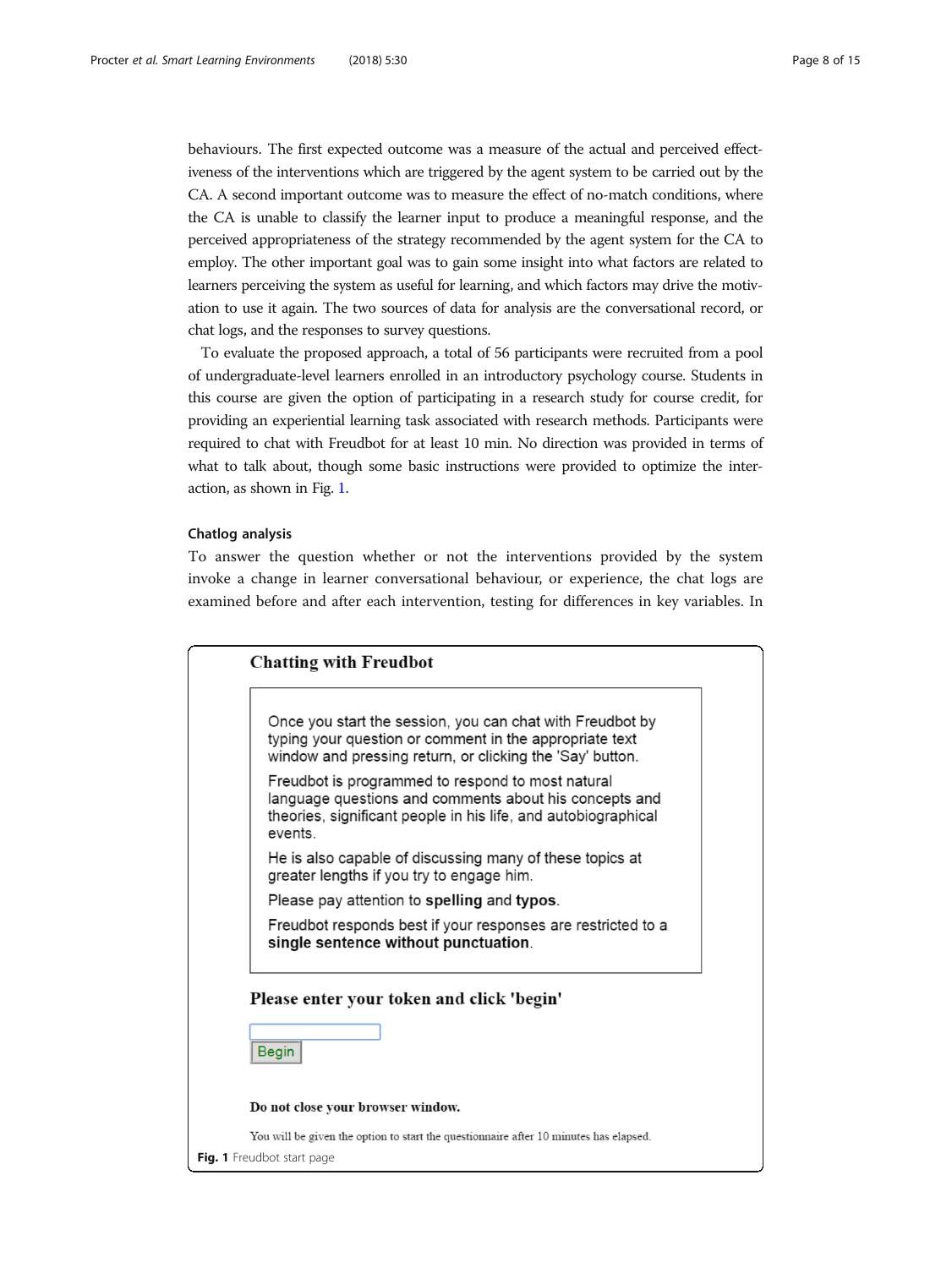all, 37 participants received an intervention for trying, 7 for keywording, 8 for moreing. Thirteen (13) received no intervention. Note that some participants had more than one intervention, and some did not receive any.

The conversational logs contain timestamped records of exchanges, where an exchange is defined as input from the learner and a response from the CA. In addition, there is participant identification codes and special codes added within the conversation to show communication between the CA and the Intervention agent, including instructions to insert an intervention.

A custom application was used to pre-process the logs and output some summary data which we refer to as the Conversational Feature dataset. This includes the number of exchanges before and after intervention type, the number of cases where the CA could not interpret the learner input (no-match) for each intervention type, the number of cases where Freud-related content was output before/after each intervention, as well as ratios of all of these values per number of exchanges.

## Intervention 1 – 'Trying'

For Intervention 1, the expected outcome is an improvement in the pedagogical utility of the experience, i.e. the delivery of more educational (Freud related) content. There is no attempt to change the learner's behavior because they are already conversationally engaged. The issue is that, generally due to the CA's shortcomings, the learner is not being rewarded for their efforts with useful information. The strategy is to, as naturally as possible, take some control of the conversation and provide content, while maintaining a conversational approach. Ideally this approach should be modeled after the way a human would handle the same situation. Faced with questions from an interviewer, but not understanding what they are getting at, one solution is to attempt to narrow down the area of interest, and then suggest a topic.

A paired-samples T-Test was carried out to compare Freud content and no-match counts before and after each intervention. The expected outcome is an increase in content delivered and possibly a decrease in number of no-match conditions. Measures of this are provided by the conversational features dataset and the results (Table 3) show that there is a significant increase ( $p = .000$ ) in content and a significant decrease  $(p = .009)$  in non-matches after the delivery of Intervention 1. The effect size for Freud content (Cohen's  $d = .801$ ) suggests a large effect (Cohen, [1988](#page-13-0)). The effect size for no-matches  $(d = .453)$  is small to medium. There were no significant differences in number Freud content or no-match exchanges before and after Interventions 2 or 3.

## **Table 3** Freud content and no-match counts before and after Intervention 1

| Paired Samples Test |       |         |                    |         |          |    |                |  |
|---------------------|-------|---------|--------------------|---------|----------|----|----------------|--|
|                     |       | Std Dev | Paired Differences |         |          |    |                |  |
|                     | Mean  |         | Mean               | Std Dev |          | df | Sig (2-tailed) |  |
| Content before      | 3789  | .1422   | $-.1485$           | .1855   | $-4.867$ | 36 | .000           |  |
| Content after       | .5274 | .1372   |                    |         |          |    |                |  |
| No-match before     | .2720 | .1778   | .0770              | .1698   | 2.758    | 36 | .009           |  |
| No-match after      | .1950 | .1126   |                    |         |          |    |                |  |

Count = Number of Content/No-Match exchanges (before and after) per total exchanges (before ad after)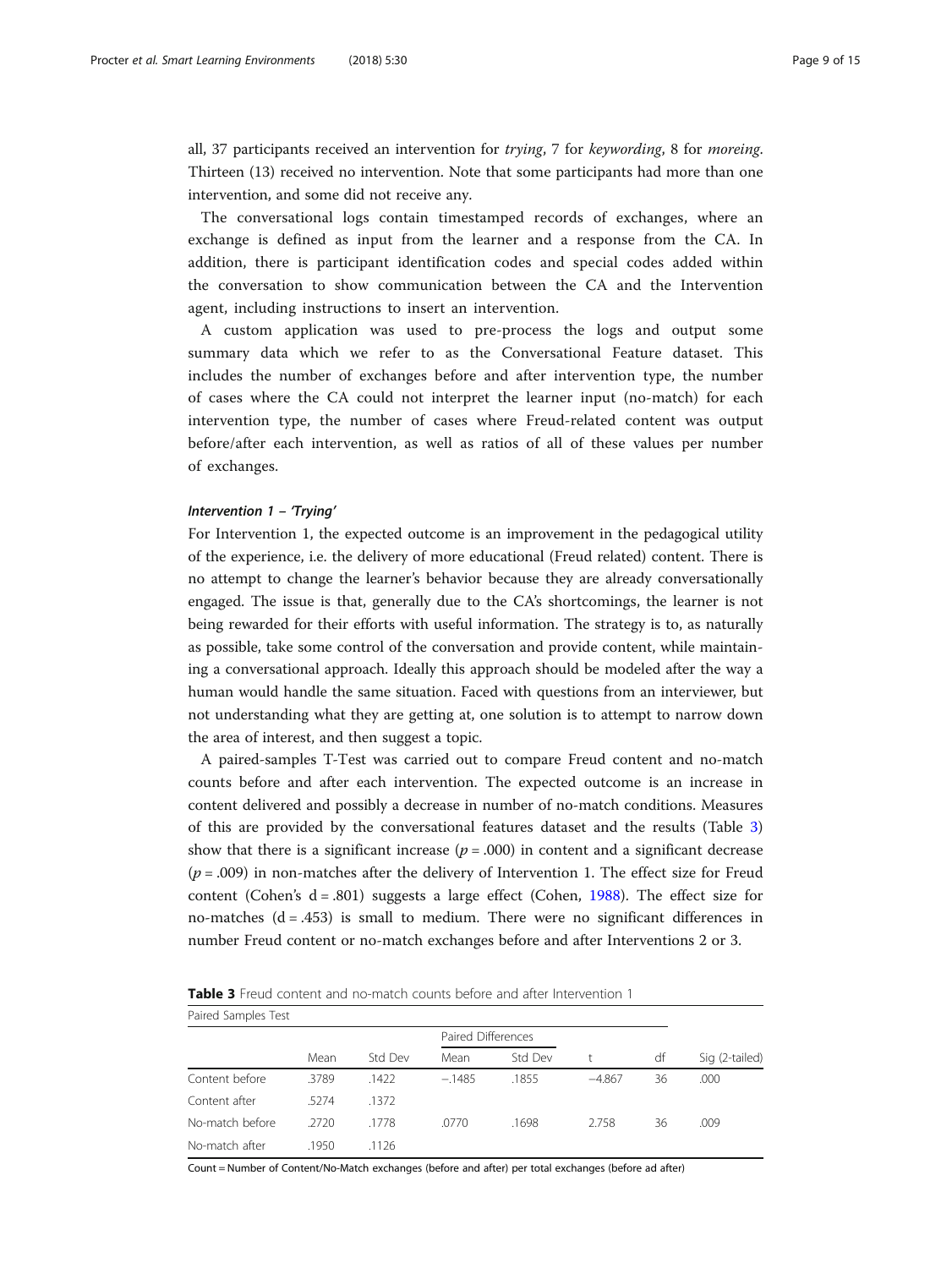For interventions 2 and 3 The conversational logs were analyzed, in part, using the lexical analysis tool, LIWC. LIWC parses text, identifying and counting different components (e.g. number of words over 6 letters), and different parts of speech (nouns, verbs, articles, pronouns, etc), as well as linguistic dimensions, such as interrogatives, comparisons, and quantifiers. An important feature of LIWC is its use of proprietary dictionaries to classify words into different categories associated with psychological constructs, including affective, social, and cognition processes. The 2015 version of LIWC provides some new variables, including "analytical thinking" (Pennebaker et al. [2015](#page-14-0)).

The parsing application also formatted the log text for processing by LIWC. The participants' input was extracted, removing all other information, including Freudbot responses and timestamps. Special delimiters were inserted in the the text to identify where interventions had taken place.

Table 4 lists the LIWC output variables that were selected for analysis of the chat logs. These variables are intended to provide a measure of social presence and are based on those used in Heller and Procter [\(2014\)](#page-14-0). The variable names changed slightly with the 2015 version of LIWC used in this paper.

#### Intervention 2 – 'Keywording'

For Intervention 2, the desired outcome is to affect a change in behavior in the way the learner is interacting with the CA, to boost conversational engagement, or at least provide the learner with the feedback to allow them to try a more conversational approach. The motivation for this is that, while learners who exhibit keywording behavior may enjoy some success in accessing the domain content, they are not taking full advantage of the capabilities of the interface, including the option to delve down deeper into topics, change topics, or ask analytical questions.

To measure potential changes in behavior, a lexical analysis of the learner's input before and after the intervention is examined using the LIWC dataset. A paired-samples T-test was carried out to test for differences between social presence and other factors measured before and after the intervention. When we reviewed past

| LIWC Variable | Description                                  |
|---------------|----------------------------------------------|
| Per-pronoun   | Personal pronouns                            |
| Pos-emotion   | Positive emotion                             |
| Neg-emotion   | Negative emotion                             |
| Social        | Social words (collection)                    |
| Cog-proc      | Cognitive processes (collection)             |
| Perception    | Perceptual processes (collection)            |
| Bio           | Biological processes (collection)            |
| Relativity    | Words describing relationships               |
| Focus-past    | Words associated with the past               |
| Focus-present | Words associated with the present            |
| Analytic      | Analytical thinking (Pennebaker et al. 2014) |
| <b>WPS</b>    | Words per sentence                           |
| Six-letter    | Words> 6 letters                             |
|               |                                              |

Table 4 LIWC variables for chat log analysis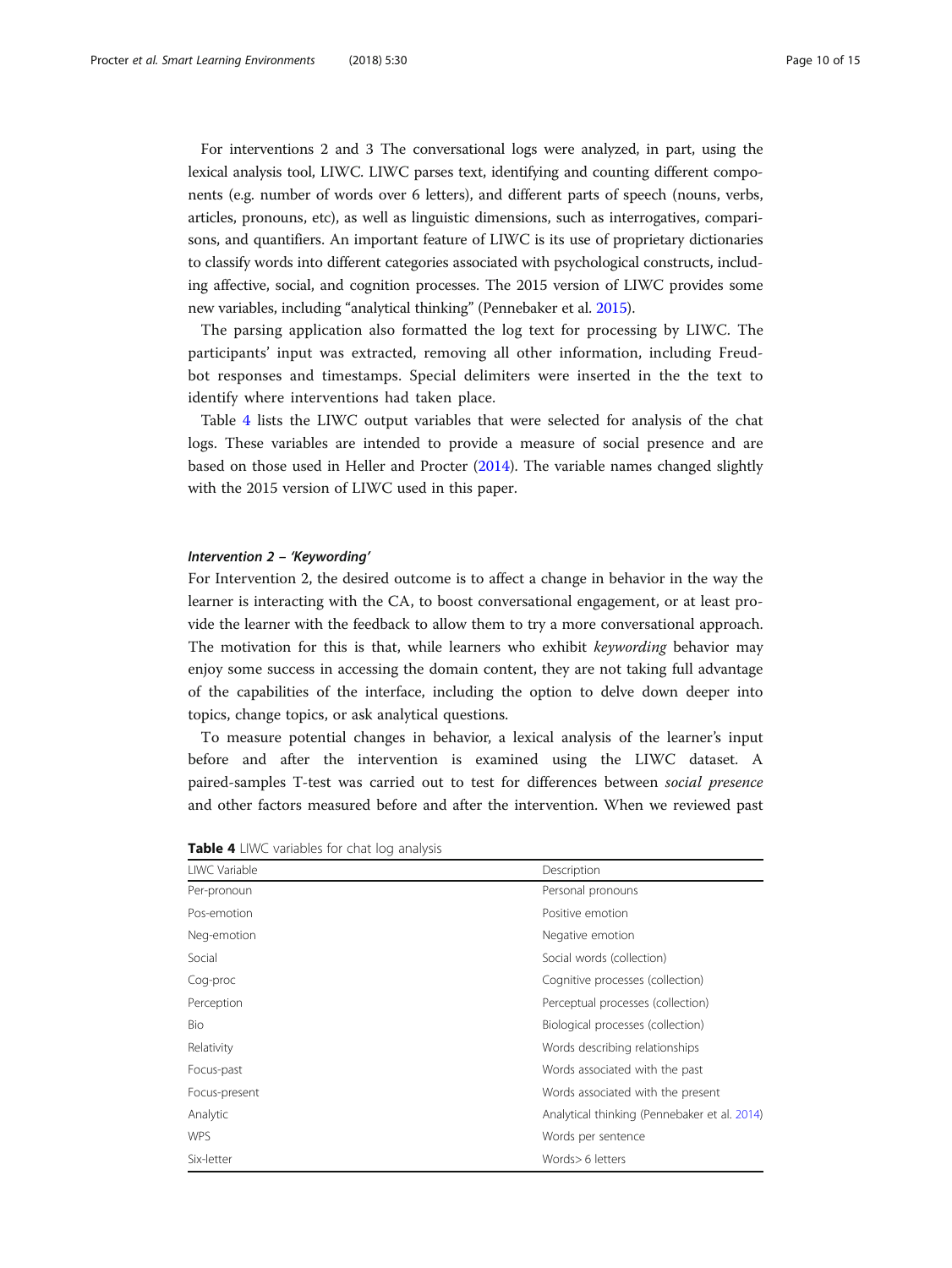conversational logs to identify conversational behaviours, we found two common traits associated with increased conversational engagement are the length of the sentences (WPS) and greater use of 6 letter words or longer (6ltr). The latest version of LIWC also provides a variable called "analytic", a summary variable which indicates use of analytical words, based on research carried out by the authors of LIWC (Pennebaker et al. [2014](#page-14-0)).

Social presence measures are also expected to increase with conversational engagement because the higher the degree to which the learner views the CA as an intelligent presence, the more they are expected to converse with it in a human-like way. A low social presence rating would suggest that the learner does not differentiate the CA from a data base query application or search engine.

Table 5 shows no significant changes, except for cognitive processes (Pair 5), which increased (not shown). There is no evidence to reject the null hypothesis that there is no difference between the two sets of data.

## Intervention 3 – 'Moreing'

As with Intervention 2, the intervention for morer behaviour is expected to result in a slight modification to the way the learner interacts with the CA. Specifically, it encourages the learner to add some conversational acts to drive how the content is delivered rather than relying on the systematic, ordered output of the narratives of each topic. The justification for this is that it involves a higher cognitive process to consider different braches in the structure of the topics. Morer behaviour, the simple repetition of the same backchannel word, such as "okay", is not very different from simply reading a text book, document, or web content that does not contain hyperlinks. If this is the preferred way to receive information about a topic, there is little incentive for the learner to use this tool.

| Paired Samples Test<br>Paired Differences |               |           |         |          |    |                |  |  |
|-------------------------------------------|---------------|-----------|---------|----------|----|----------------|--|--|
|                                           |               |           |         |          |    | Sig (2-tailed) |  |  |
|                                           | LIWC Variable | Mean      | Std Dev | t        | df |                |  |  |
| Pair 1                                    | Per-pronoun   | $-5.0529$ | 8.3544  | $-1.600$ | 6  | .161           |  |  |
| Pair 2                                    | Pos-emotion   | $-2.1100$ | 7.9004  | $-.707$  | 6  | .506           |  |  |
| Pair 3                                    | Neg-emotion   | 2.3671    | 6.6544  | .941     | 6  | .383           |  |  |
| Pair 4                                    | Social        | $-1.1957$ | 7.1964  | $-.440$  | 6  | .676           |  |  |
| Pair 5                                    | Coq-proc      | 4.4886    | 4.0608  | 2.924    | 6  | .026           |  |  |
| Pair 6                                    | Perception    | .6500     | 1.3737  | 1.252    | 6  | .257           |  |  |
| Pair 7                                    | Bio           | 1.6300    | 3.8934  | 1.108    | 6  | .310           |  |  |
| Pair 8                                    | Relativity    | $-1.0700$ | 8.9956  | $-.315$  | 6  | .764           |  |  |
| Pair 9                                    | Focus-past    | $-.3600$  | 2.6206  | $-.363$  | 6  | .729           |  |  |
| Pair 10                                   | Focus-present | $-.7757$  | 8.6712  | $-.237$  | 6  | .821           |  |  |
| Pair 11                                   | Authentic     | $-5.5986$ | 26.3346 | $-.562$  | 6  | .594           |  |  |
| Pair 12                                   | <b>WPS</b>    | .3614     | .7926   | 1.206    | 6  | .273           |  |  |
| Pair 13                                   | Six-letter    | 1.3400    | 12.3409 | .287     | 6  | .784           |  |  |

Table 5 LIWC social presence measures before/after intervention 2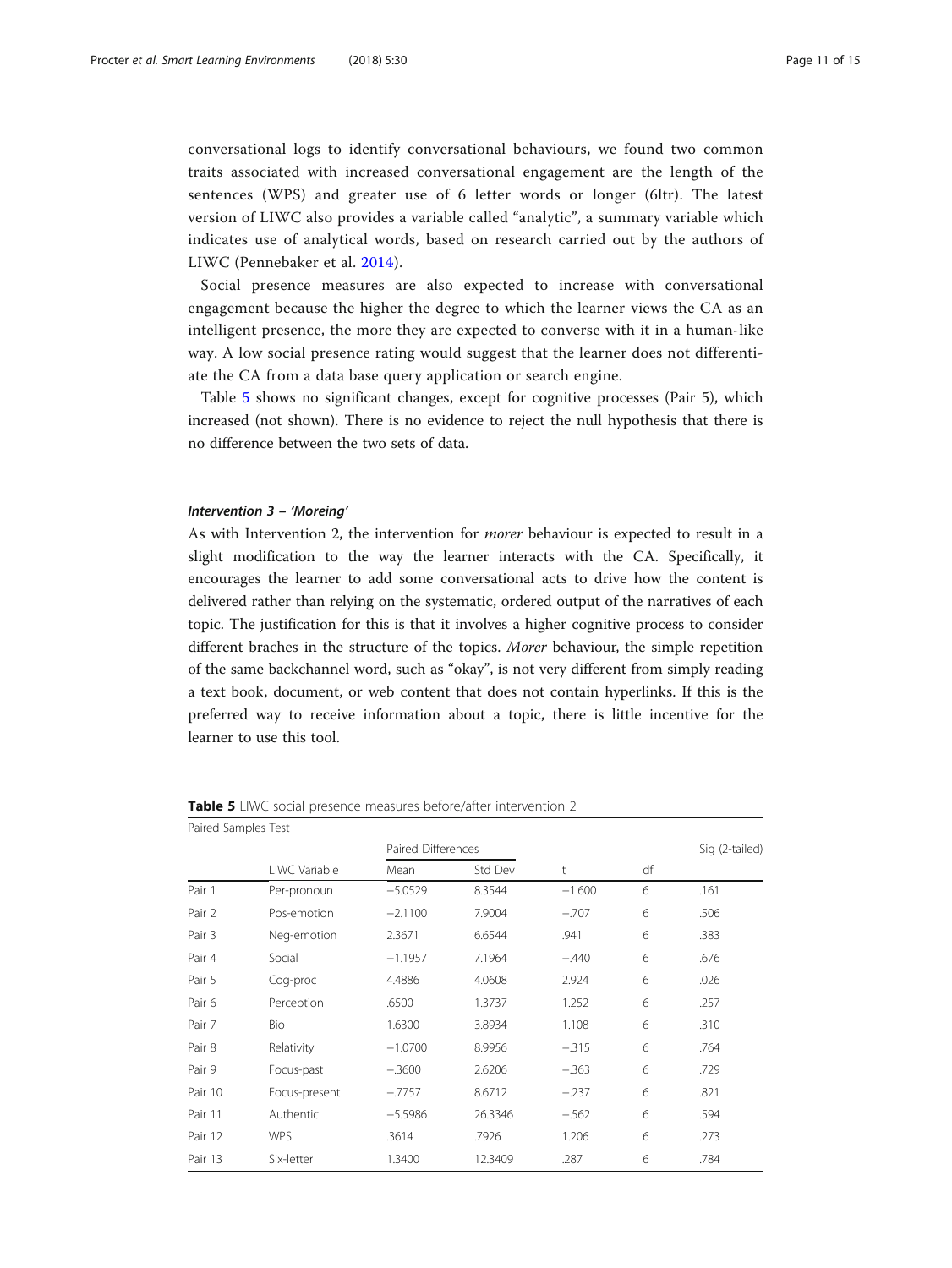The same LIWC variables as those for Intervention 2 were used to detect if the intervention was successful in encouraging the desired change in conversational behavior. Again, paired-samples T-test did not reveal statistically significant differences between social presence and other metrics collected before and after the intervention (Table 6), except for personal pronouns, which showed a significant increase (means not shown,  $p = .004$ ). There is insufficient evidence to reject the null hypothesis.

## Discussion and further analysis

LIWC analysis did not find support for the hypothesis that the interventions for keyworders and morers would have a positive influence on social presence, as a dimension of conversational engagement. Unfortunately, there were fewer cases of each (8 morers, 7 keyworders) which made statistical analysis challenging due to small sample size. One possible explanation for the relatively small number of cases of these types of behaviour is that the participants are psychology learners who are taking part in a study for learning about research methods. As such, they may be more inclined to take the task seriously and attempt to ask meaningful questions. This is more in line with the profile of tryer behaviour.

There are a few explanations for why no changes were detected in learner behaviour because of Intervention 2 and 3. These are:

- The interventions were not effective and changes did not take place
- The interventions were inappropriately applied, i.e. keyworder and morer detection was inaccurate
- The LIWC metrics selected were not sufficiently sensitive to detect changes, particularly given the small sample sizes for these two intervention types

A manual examination of the log files was carried out to confirm whether or not changes in learner behaviour were observed, but not detected, as a result of the

|         |               |            | Paired Differences |          |                | Sig (2-tailed) |
|---------|---------------|------------|--------------------|----------|----------------|----------------|
|         | LIWC Variable | Mean       | Std Dev            | t        | df             |                |
| Pair 1  | Per-pronoun   | $-8.3888$  | 5.5038             | $-4.311$ | $\overline{7}$ | .004           |
| Pair 2  | Pos-emotion   | $-1.8563$  | 4.8861             | $-1.075$ | 7              | .318           |
| Pair 3  | Neg-emotion   | 1.9150     | 5.5921             | .969     | 7              | .365           |
| Pair 4  | Social        | $-2.7788$  | 10.9271            | $-.719$  | 7              | .495           |
| Pair 5  | Cog-proc      | $-1.0063$  | 10.1694            | $-.280$  | $\overline{7}$ | .788           |
| Pair 6  | Perception    | .6825      | .8967              | 2.153    | 7              | .068           |
| Pair 7  | Bio           | 1.0650     | 2.0265             | 1.486    | 7              | .181           |
| Pair 8  | Relativity    | 2.1888     | 12.8729            | .481     | 7              | .645           |
| Pair 9  | Focus-past    | .3138      | 5.8913             | .151     | 7              | .885           |
| Pair 10 | Focus-present | 1.6538     | 6.7253             | .696     | 7              | .509           |
| Pair 11 | Authentic     | $-28.1250$ | 54.2775            | $-1.466$ | 7              | .186           |
| Pair 12 | <b>WPS</b>    | $-.6075$   | 2.0909             | $-.822$  | 7              | .438           |
| Pair 13 | Six-letter    | .5163      | 7.7920             | .187     | 7              | .857           |

Table 6 LIWC social presence measures before/after intervention 3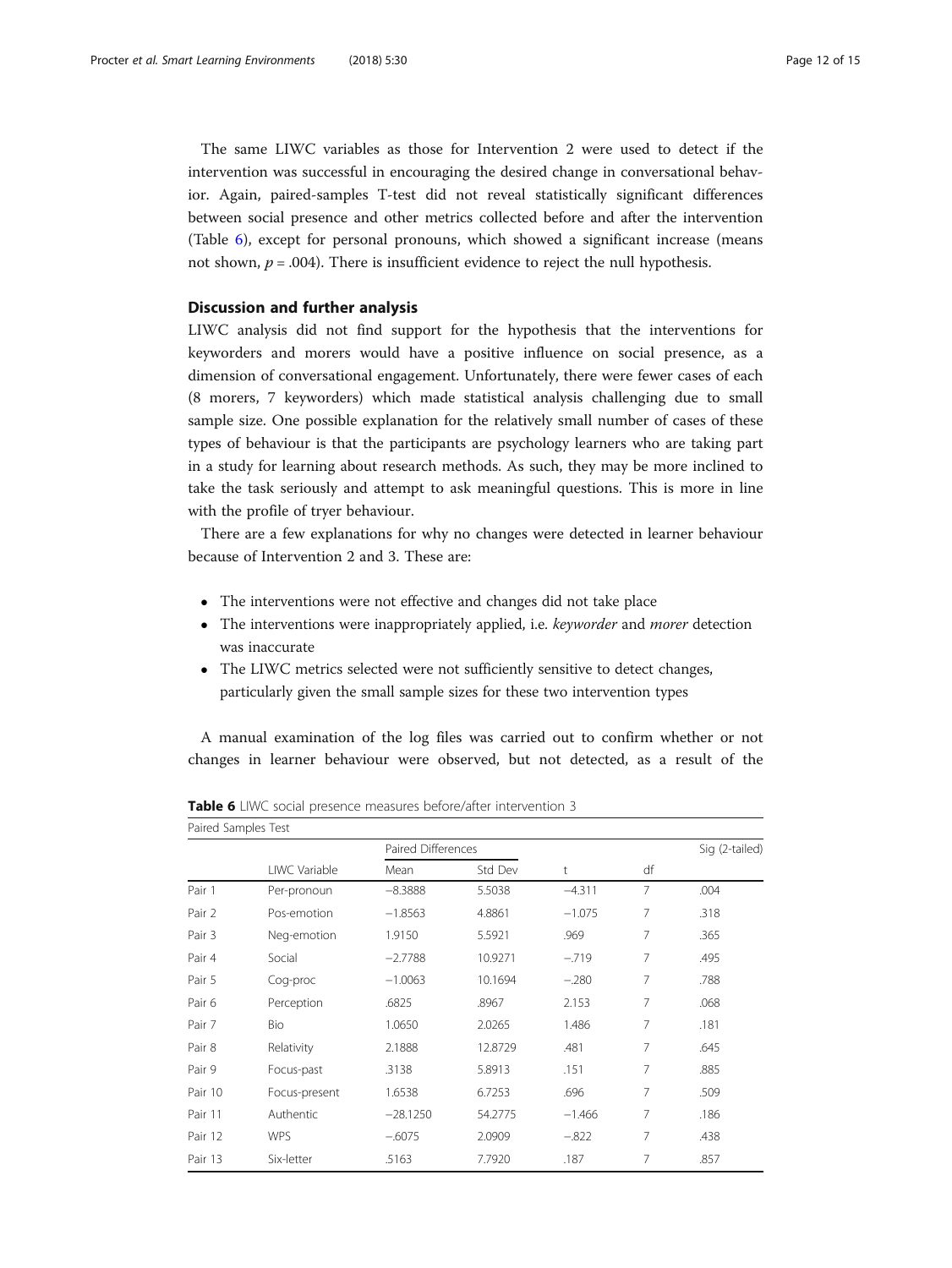interventions. For each participant who received either Intervention 2 or Intervention 3, a simple qualitative analysis was carried out to

- identify the type of conversational behaviour that preceded the intervention
- verify whether the learner's conversational behaviour justified the intervention
- determine if the intervention resulted in an appropriate change in behaviour

The results of the qualitative analysis were generally encouraging. Of those participants receiving Intervention 2, all but one where judged to be showing keyword*ing* behaviour, meaning that the intervention was justified.  $5$  (of 7) participants responded to the intervention by attempting at least a few full, though sometimes short, sentences. 1 of these reverted back to non-conversational behavior. This appeared to be a result of poor performance on the part of the CA. This suggests that the intervention is successful in motivating the learner to explore the option to converse with the CA, but still requires the CA to do its part by rewarding the learner with an improved experience, i.e. provide domain information. Similar results were found with participants who received Intervention 3. All learners exhibited moreing behaviour, justifying the intervention. Seven out of 8 cases resulted in a change of behaviour. One case was inconclusive at it occurred at the end of the conversation. Of those that did switch to full sentences after the intervention, 2 reverted back to moreing after attempts were met with no-match responses. The fact that we observe the desired behavior change after Interventions 2 and 3, but our qualitative tests do not show this, suggests that the tests are not sensitive enough, or may be completely ineffective as a way to measure conversational engagement. We will require more data to verify which case is true. Because the behaviour change resulting from the interventions was temporary in some cases, it also appears that the effectiveness of the interventions may be limited by other factors, such as the performance of the CA.

## Conclusions and future work

We have proposed an approach to enabling the capability of Fredubot in intelligent intervention and strategic pedagogical design to improve learner engagement in learning through chatting with the conversation agent. We have developed a set of algorithms that classify learner behavior types which indicate low conversational engagement for our CA, Freudbot. Agents are used to detect these learner behaviours through real-time monitoring and analysis of the ongoing transcript of the interaction, and work with the CA to initiate appropriate interventions. Conversational interventions were designed and applied according to behaviour types. This research implemented a method of incorporating intelligence and decision making support in using interventions into an existing CA through developing an Intervention agent in the system. In the future, additional attributes could be explored using lexical analysis tools such as LIWC to preprocess the utterances in real-time. Also, O'Shea's work with *dialogue act* identification techniques and semantic processing to determine sentence similarity (O'Shea [2012\)](#page-14-0) suggests the potential for a new agent for processing adjacency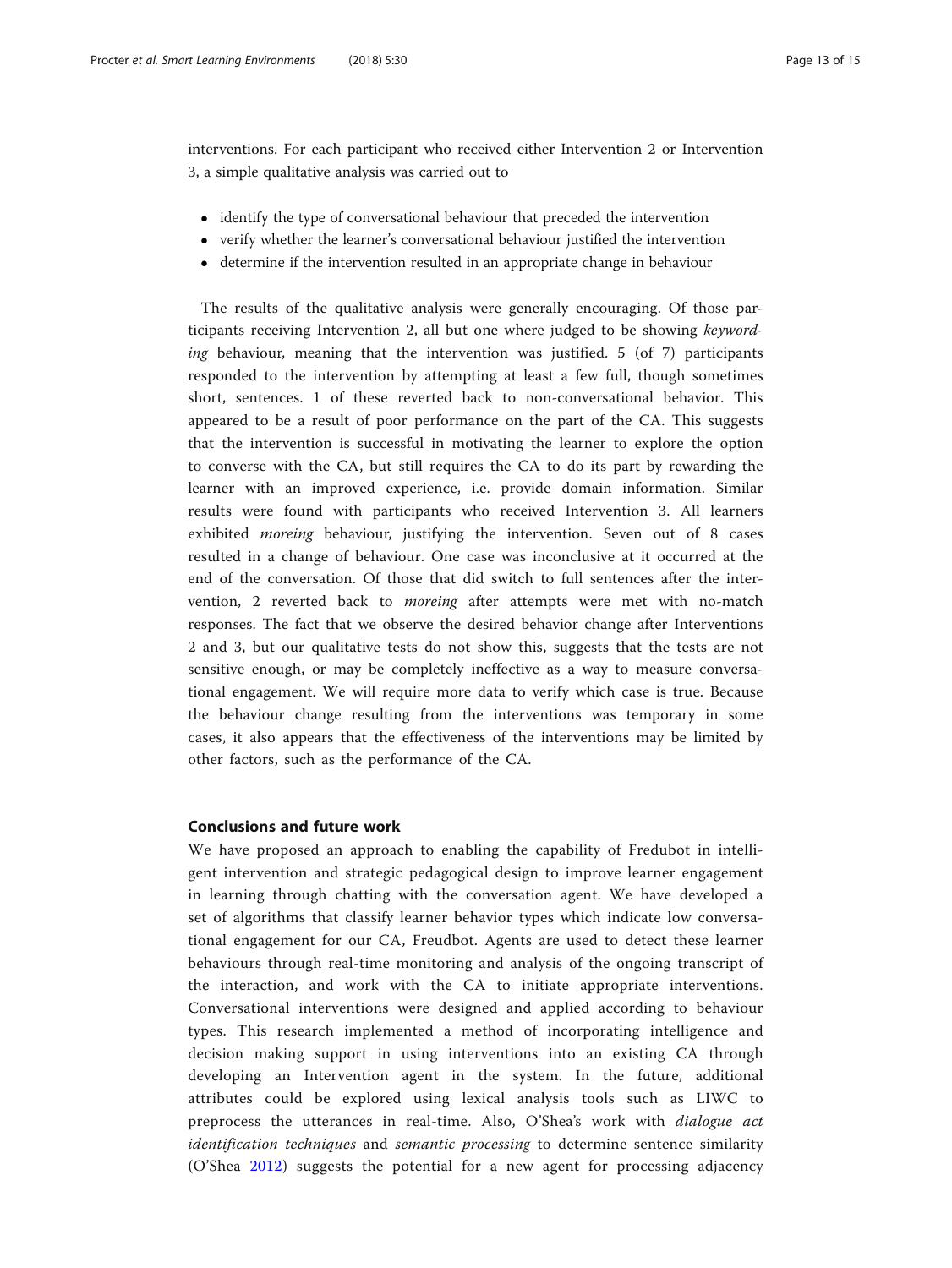<span id="page-13-0"></span>pairs for testing similarity between CA output and learner input to judge conversational engagement.

Although not all interventions were effective in changing behaviour, as a group, interventions were associated with a significantly greater number of exchanges compared to uncategorized learners exposed to no interventions. Although the focus of this research was on interventions to improve engagement, the findings show more generally that adaptive interventions that reflect intelligent detection and decision making may be critical in the successful design of CA as pedagogical agents. The multiple agent framework is ideally suited to realize these types of adaptive interventions based not only on conversation but on other affective channels of communication.

#### Acknowledgements

Not applicable.

#### Funding

Not applicable.

#### Availability of data and materials

The datasets used and/or analysed during the current study are available from the corresponding author on reasonable request.

#### Authors' contributions

MP performed all research and writing of the manuscript. FL and BH provided supervision of the research, insight and editing of the manuscript. All authors read and approved the final manuscript.

#### Ethics approval and consent to participate

Athabasca University Research Ethics Board reviewed the research and approved on ethical grounds on June 22, 2016.

#### Competing interests

The authors declare that they have no competing interests.

#### Publisher's Note

Springer Nature remains neutral with regard to jurisdictional claims in published maps and institutional affiliations.

#### Author details

<sup>1</sup>School of Computing and Information Systems, Athabasca University, Athabasca, Canada. <sup>2</sup>Faculty of Humanities and Social Sciences, Athabasca University, Athabasca, Canada.

#### Received: 13 July 2018 Accepted: 2 November 2018 Published online: 20 November 2018

#### References

- S. Asteriadis, K. Karpouzis, S. Kollias, in Human-Computer Interaction. New Trends, ed. by J. A. Jacko. Feature extraction and selection for inferring user engagement in an HCI environment (Springer, Berlin Heidelberg, 2009), pp. 22–29 [https://link.](https://link.springer.com/chapter/10.1007/978-3-642-02574-7_3) springer.com/chapter/10.1007/978-3-642-02574-7\_
- C. Becker, S. Kopp, I. Wachsmuth, Why emotions should be integrated into conversational agents, Conversational Informatics: An Engineering Approach (2007), pp. 49–68
- F. Bellotti, R. Berta, A. De Gloria, E. Lavagnino, in Proceedings of the 8th International Conference on Advances in Computer Entertainment Technology. Towards a conversational agent architecture to favor knowledge discovery in serious games (ACM, New York, 2011), pp. 17:1–17:7 <https://doi.org/10.1145/2071423.2071444>
- J. Cassell, Embodied conversational agents: Representation and intelligence in user interfaces. AI Mag. 22(4), 67 (2001)
- G. Castellano, A. Pereira, I. Leite, A. Paiva, P.W. McOwan, in Proceedings of the 2009 International Conference on Multimodal Interfaces. Detecting user engagement with a robot companion using task and social interaction-based features (ACM, New York, 2009), pp. 119–126 <https://doi.org/10.1145/1647314.1647336>
- J. Cohen, Statistical Power Analysis for the Behavioral Sciences, 2 edition. (Hillsdale, Routledge, 1988).
- S. D'Mello, S. Craig, A. Witherspoon, B. McDaniel, A. Graesser, Automatic detection of learner's affect from conversational cues. User Model. User-Adap. Inter. 18(1), 45–80 (2008) <https://doi.org/10.1007/s11257-007-9037-6>
- D.R. Danforth, M. Procter, R. Chen, M. Johnson, R. Heller, Development of virtual patient simulations for medical education. J Virtual Worlds Res 2(2) (2009) <https://journals.tdl.org/jvwr/index.php/jvwr/article/view/707>
- A.C. Graesser, N.K. Person, X. Hu, Improving comprehension through discourse processing. New Dir. Teach. Learn. 2002(89), 33–44 (2002) <https://doi.org/10.1002/tl.45>
- B. Heller, Conversational agents as historical figures: Individual differences and perceptions of agent and social presence, Presented at the EdMedia: World conference on educational media and Technology, vol 2016 (2016), pp. 1368–1374 [https://www.learntechlib.org/p/173133/](https://0-www.learntechlib.org.aupac.lib.athabascau.ca/p/173133/)